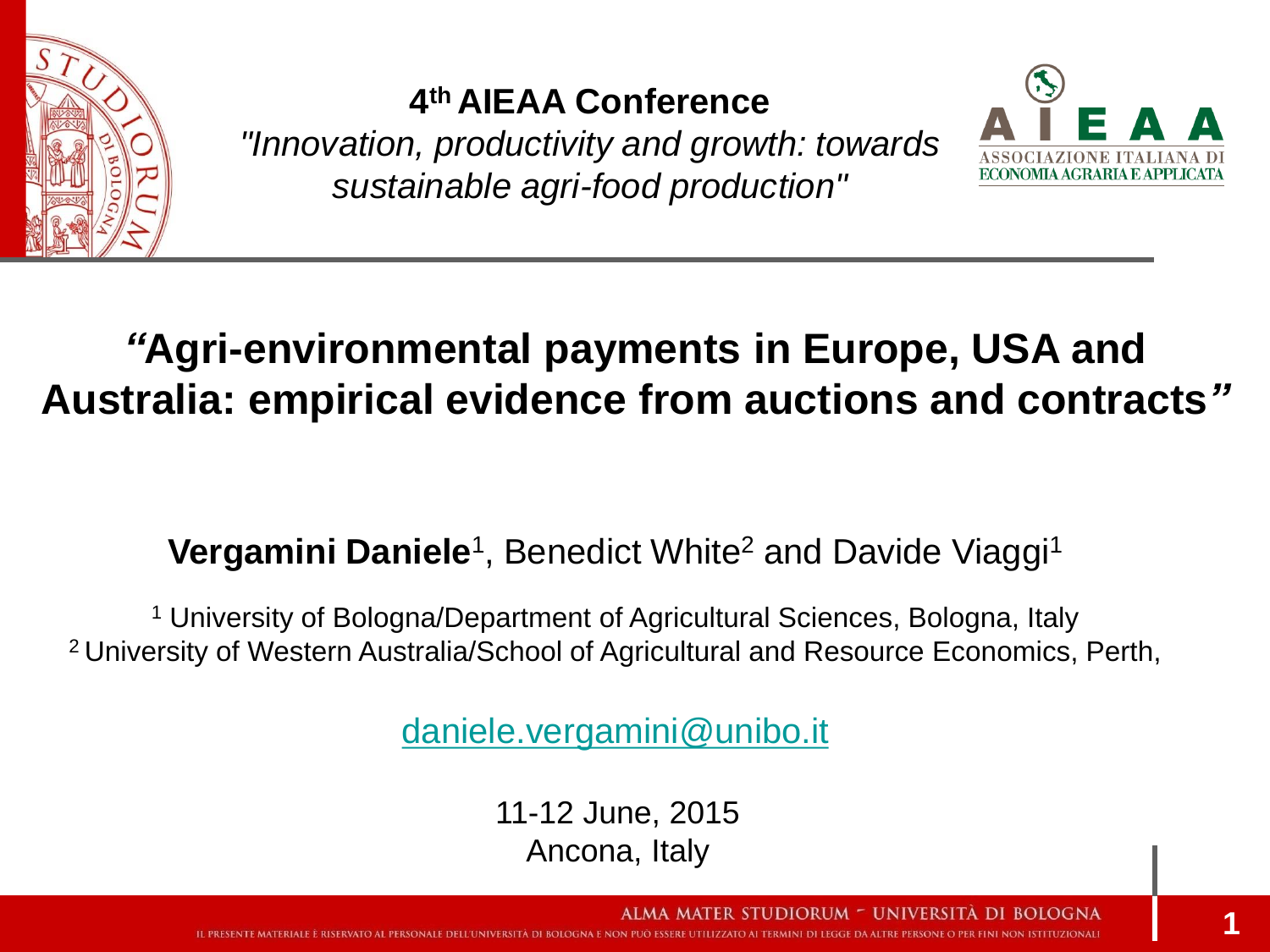

### **Outline**

- Objectives
- Background
- Methodology
	- Contract model
	- Auction model
- Case study and results
- Discussion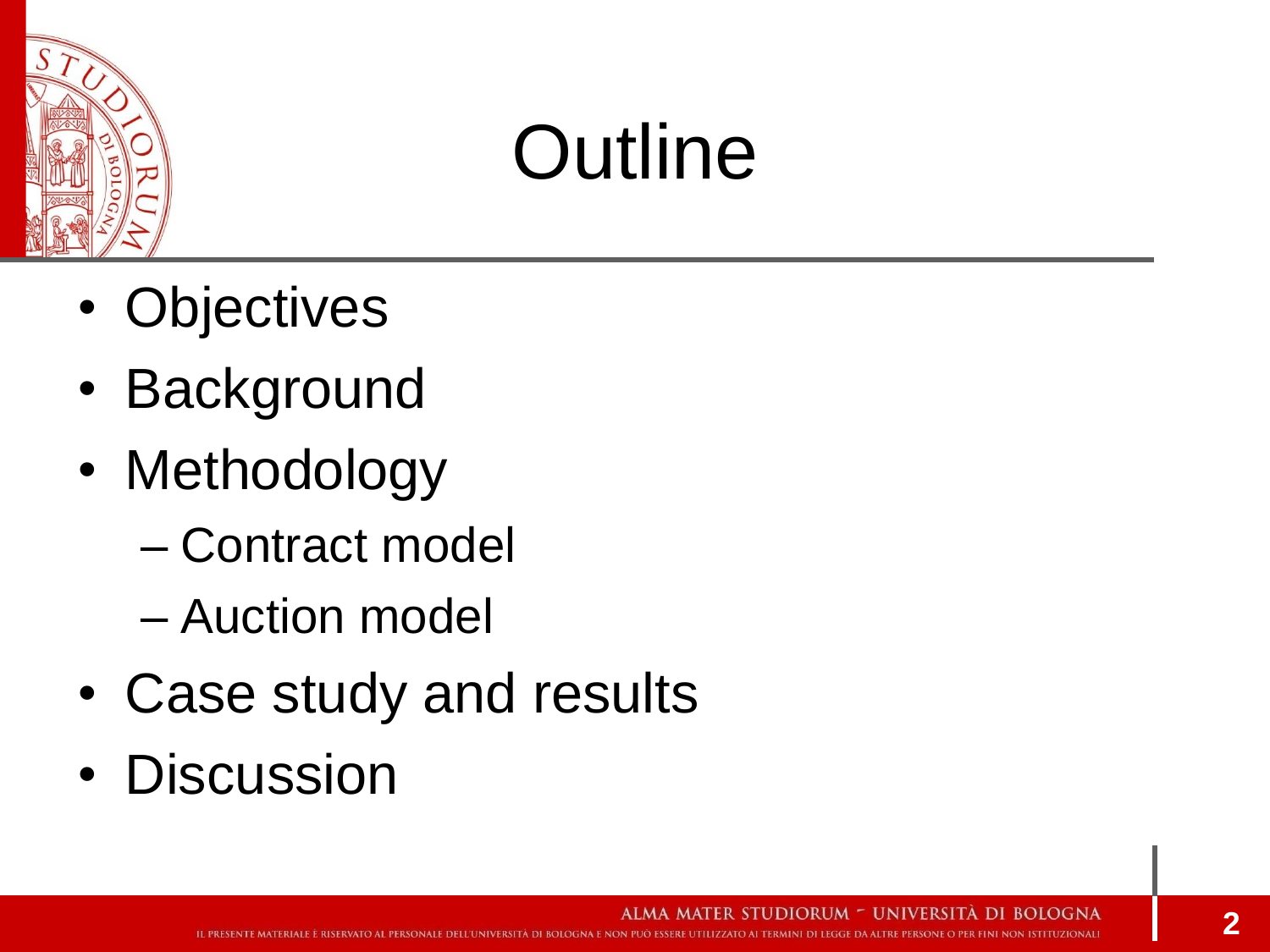

### **Objectives**

- 1. Simulate a menu of contracts and a one-shot procurement auction with FADN data 2012 in Emilia-Romagna Region (ERR)
- 2. Compare the contract and auction methods to flat payment for improving cost-effectiveness of agri-environmental payments (AEP)
- 3. Draw lessons about policy design options in EU, AUS and US for reducing information rents in real life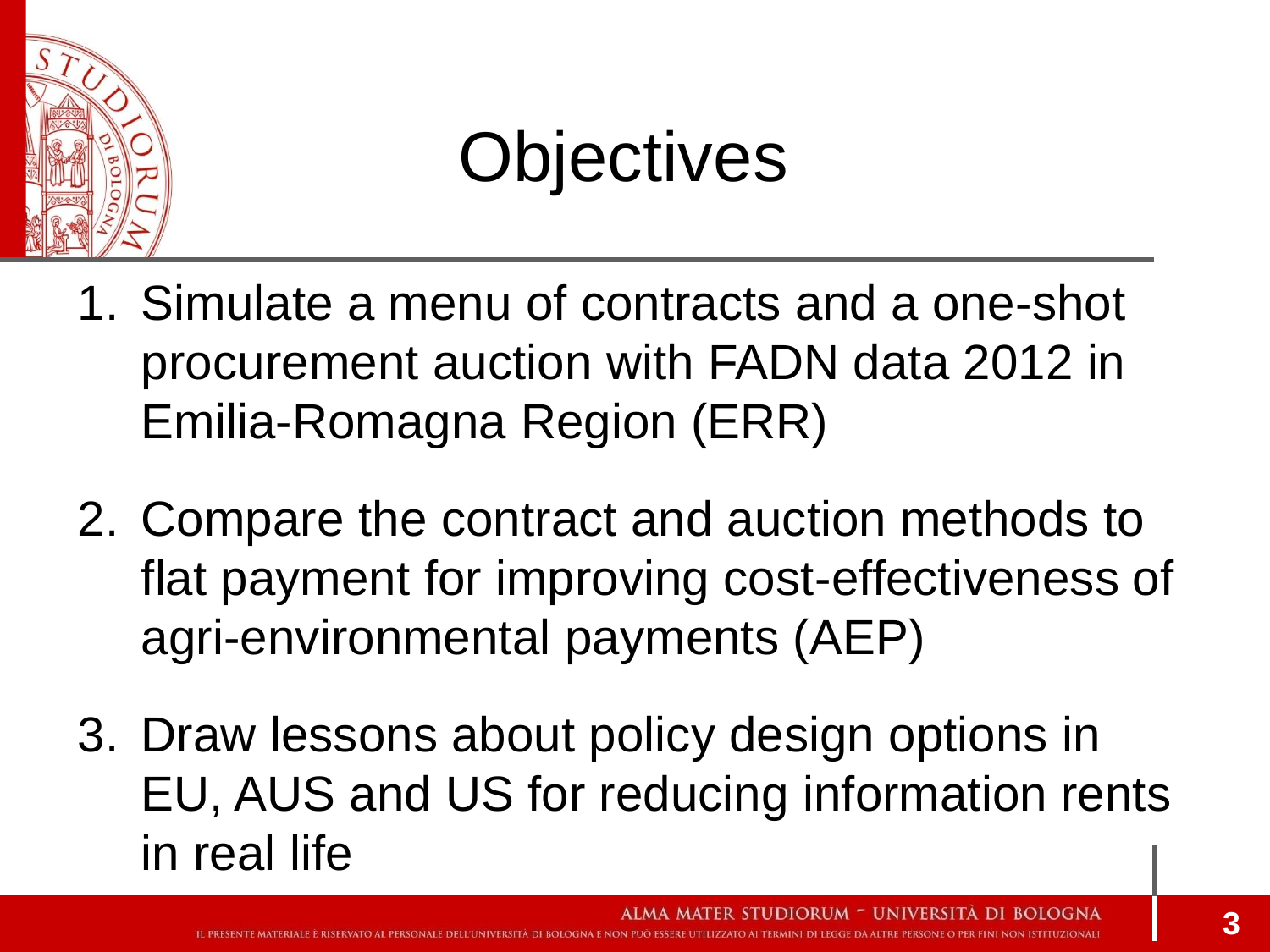

## Background (1)

Common features (Ozanne and White, 2008) of AEP in EU, AUS, US:

- 1. Participation involves agri-environmental agreements that must specify expected outcomes, benefits and level of payment
- 2. Presence of information asimmetries giving rise to:
	- **1. Hidden information or adverse selection** *(Chambers, 1992; Wu and Babcock 1996; Latacz-Lohmann and Van der Hamsvoort, 1997; Moxey et al., 1999; White, 2001)*
	- **2. Hidden action or moral hazard** *(Choe and Fraser, 1998, 1999; Ozanne et al., 2001 and Fraser, 2002).*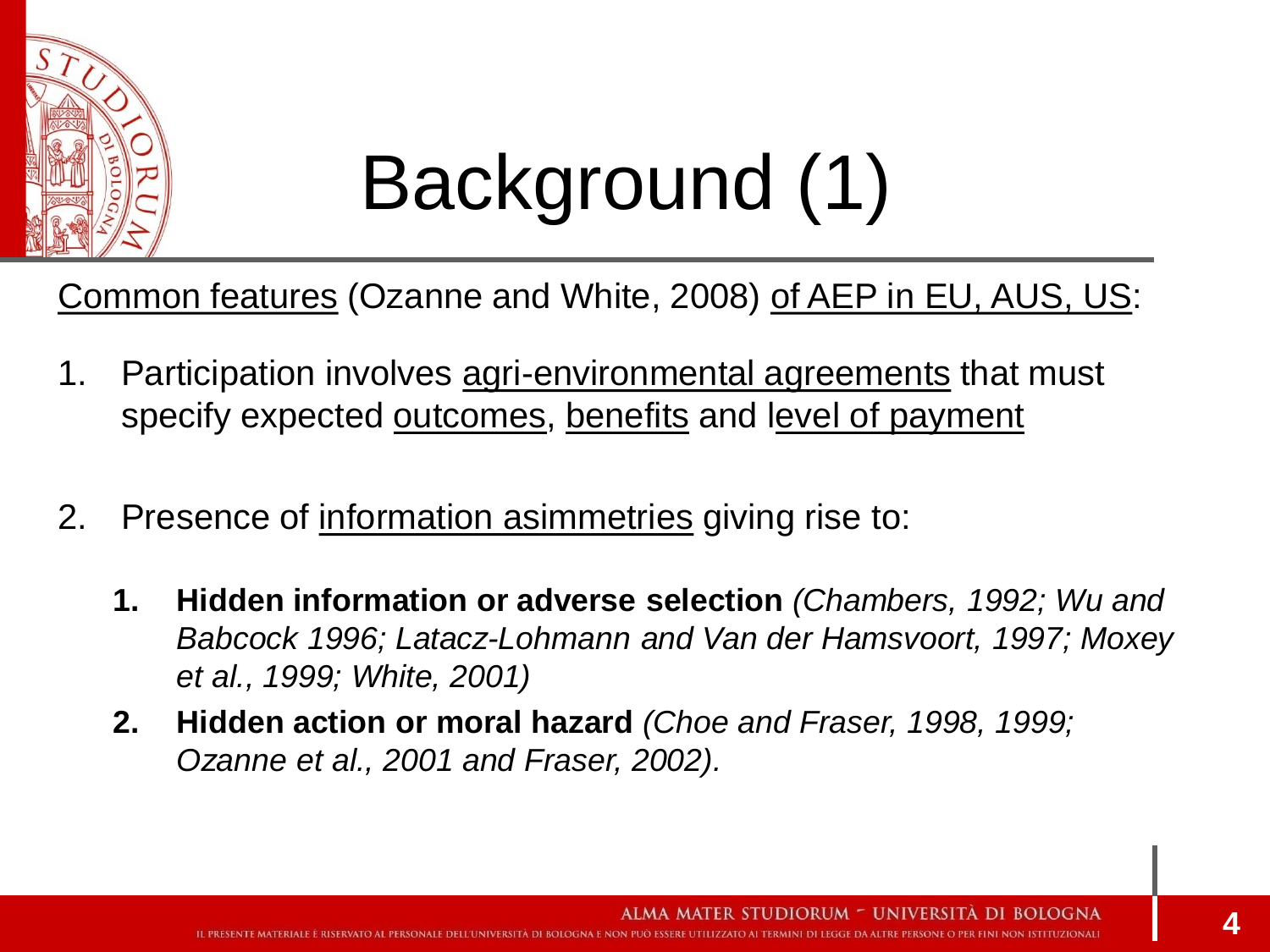

### Background (2)

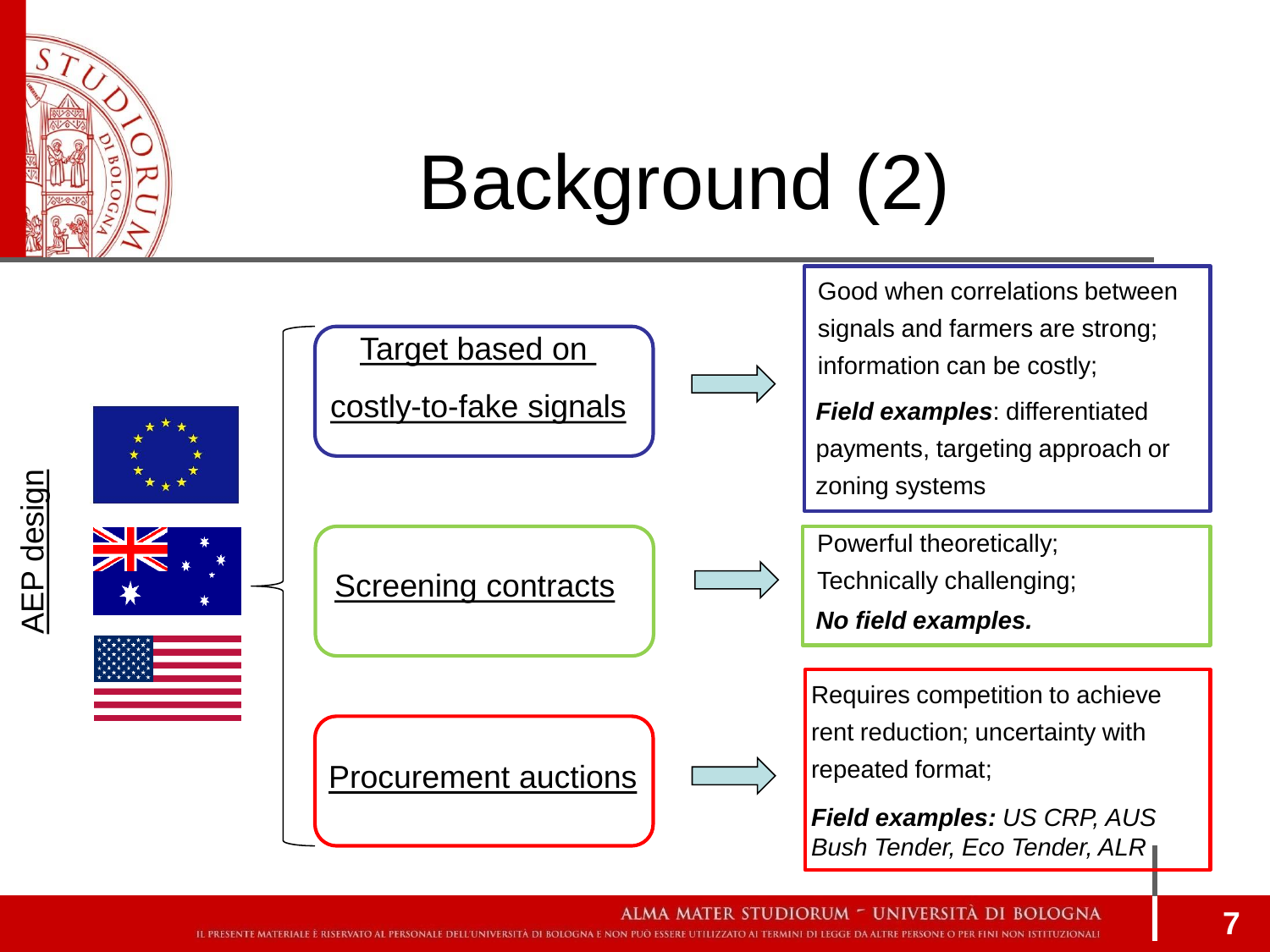

## Methodology: Auction

*Auction model: Latacz-Lohmann and Van der Hamsvoort (1997), Viaggi et al. (2008)*

#### **AUCTION RULES:**

- 1. multiple units of AEM1
- 2. Bid (*b*) for a different level of activity
- 3. heterogeneity in costs
- 4. budget constrained (*B*)
- *5. no cost* payment is only function of the bid and farmers are risk neutral

When  $\beta$ =0 **the optimal bid becomes:** b<sup>\*</sup>(τ)=max $\left[\frac{1}{2}\right]$  $\frac{1}{2}(k_t(\tau)+\beta), \underline{\beta}$ 

**Farmers offer a bid if:**  $U(\Pi_1 + b) \cdot [1 - F(b)] + U(\Pi_0) \cdot F(b) > U(\Pi_0)$ 

NB. expectations are uniformly distributed in the range  $\left[\beta, \overline{\beta}\right]$ 

 $k(\tau)$  the cumulative compliance  $k_t(\tau) = \Pi_0(\tau) - \Pi_1(\tau)$ , the marginal cost

$$
\mathsf{TC} = \left[\frac{1}{2}\left(k(\tau) + \overline{\beta}\tau\right)\right] \leq B
$$

*Comprehensive literature* (McAfee and McMillian, 1987; Milgrom, 1985; Klemperer 2000)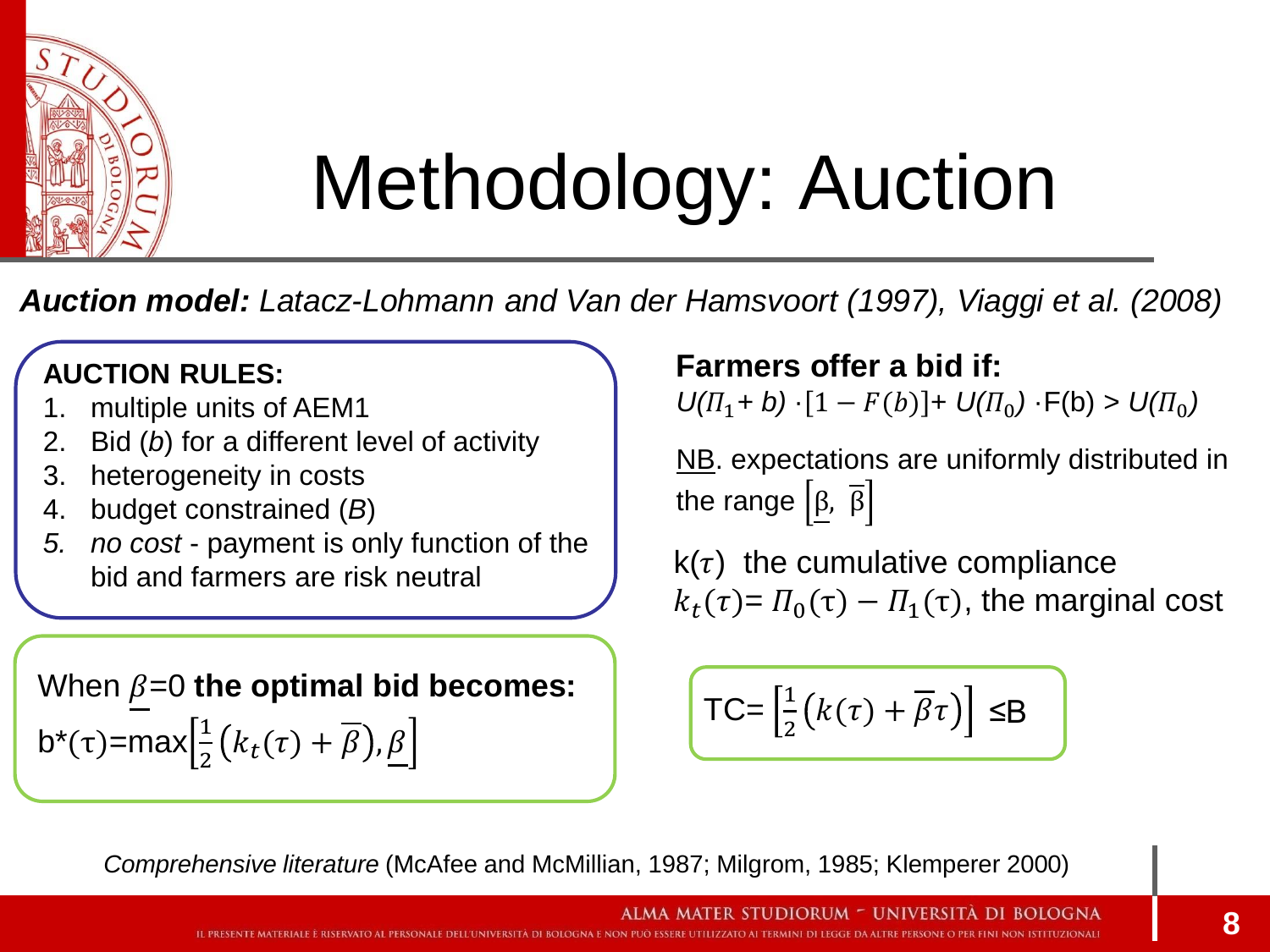

### Methodology: menu of contracts

*Principal-agent model:* Laffont and Tirole (1993), Moxey et al. (1999)

#### **HYPOTHESIS:**

- 1. two farm types (i=low "l", high "h")
- 2. Payment for input reduction measure (AEM1)
- 3. Principal has no knowledge of site-specific production conditions
- 4. Farmers choose traditional farming practice vs compliance with agri-environmental measure (profit  $\Pi_{trad}$  and  $\Pi_{AFM1}$ )

#### **Objective: Maximize social welfare**

(finding the optimal contractual arrangement)

#### **Perfect information**

defining a contract that offer to farmers the payment coupled with the input reduction  $[s_i^p, x_i^p]$ with  $x_h^p > x_l^p$ 

#### **Asymmetric information: adverse selection**

Low productivity type 1 has an incentive to declare themselves as the high productivity type 2 and obtain:  $[(x_h, s_h)]$ *The government expenditure is increased to*   $\sqrt{2s_h^p s_b^p + s_h^p}$  with  $s_l < s_h$ 

#### **Second-Best Asymmetric Information**

 $[(x_1^a, s_1^a); (x_n^a, s_n^a)]$  with  $x_1^a = x_1^p, x_n^a > x_n^p$  and  $x_n^a > x_1^a$ and  $s_l^p < s_h^p < s_l^a < s_h^a$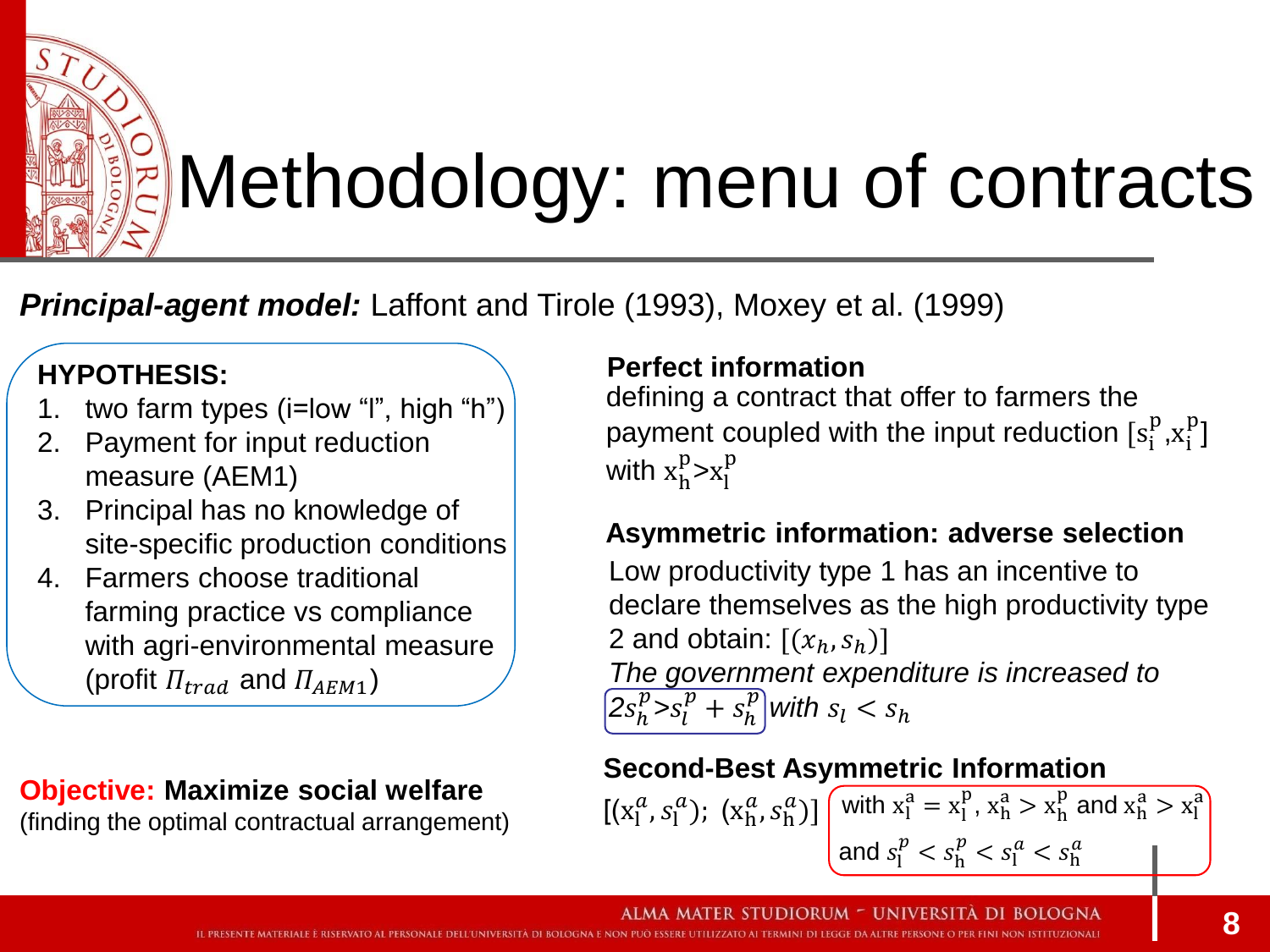

### Case study: Auction

#### *Figure 1. Cost and bid as a function of participating UAA (AEM1)*



- 1. Compliance cost function is derived from FADN data for ERR 2012
- 2. Consider 512 farmers that cultivate wheat in 2010-2011
- 3.  $\beta = 0$  and  $\overline{\beta}$  = average of the payments for the AEM1 in the RDP ERR 2000-2006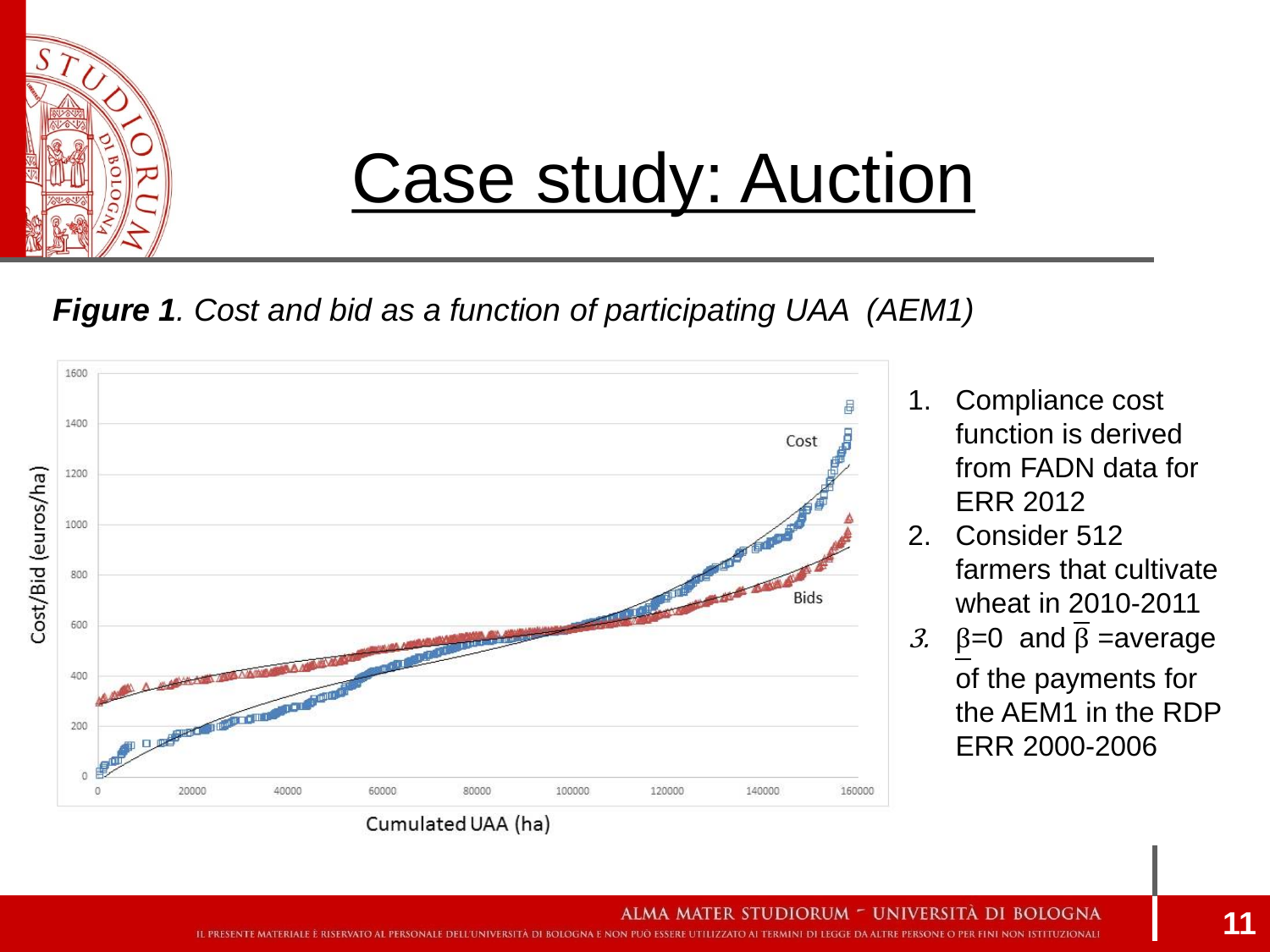### Case study: Menu of Contracts

- 1. input reduction measure (first attempt of an empirical simulation)
- 2. due to data constrains production technology from Moxey and White (1999) and Ozanne and White (2008)
- 3. y= $A_i x^{\beta}$  (x nitrogen input)
- 4. better approach would be the continuum of types

**Contract hypothesis** *Table 1. Simulation excercise data input*

| Parameters                                | Symbol         | Value  |
|-------------------------------------------|----------------|--------|
| Low productivity land                     | A <sub>1</sub> | 0,90   |
| High productivity land                    | A2             | 1,15   |
| Production function slope                 | β              | 0,350  |
| Output price (Euros/per tonne wheat)      | P              | 190    |
| Input price (Euros per kg nitrogen)       | W              | 2.3    |
| Profit maximizing input:                  |                |        |
| Low productivity land (kg per ha)         | $x_1^*$        | 151.75 |
| <i>High Productivity land</i> (kg per ha) | $x_1^*$        | 220.85 |
| Probability of Type $i=1$                 |                | 0.5    |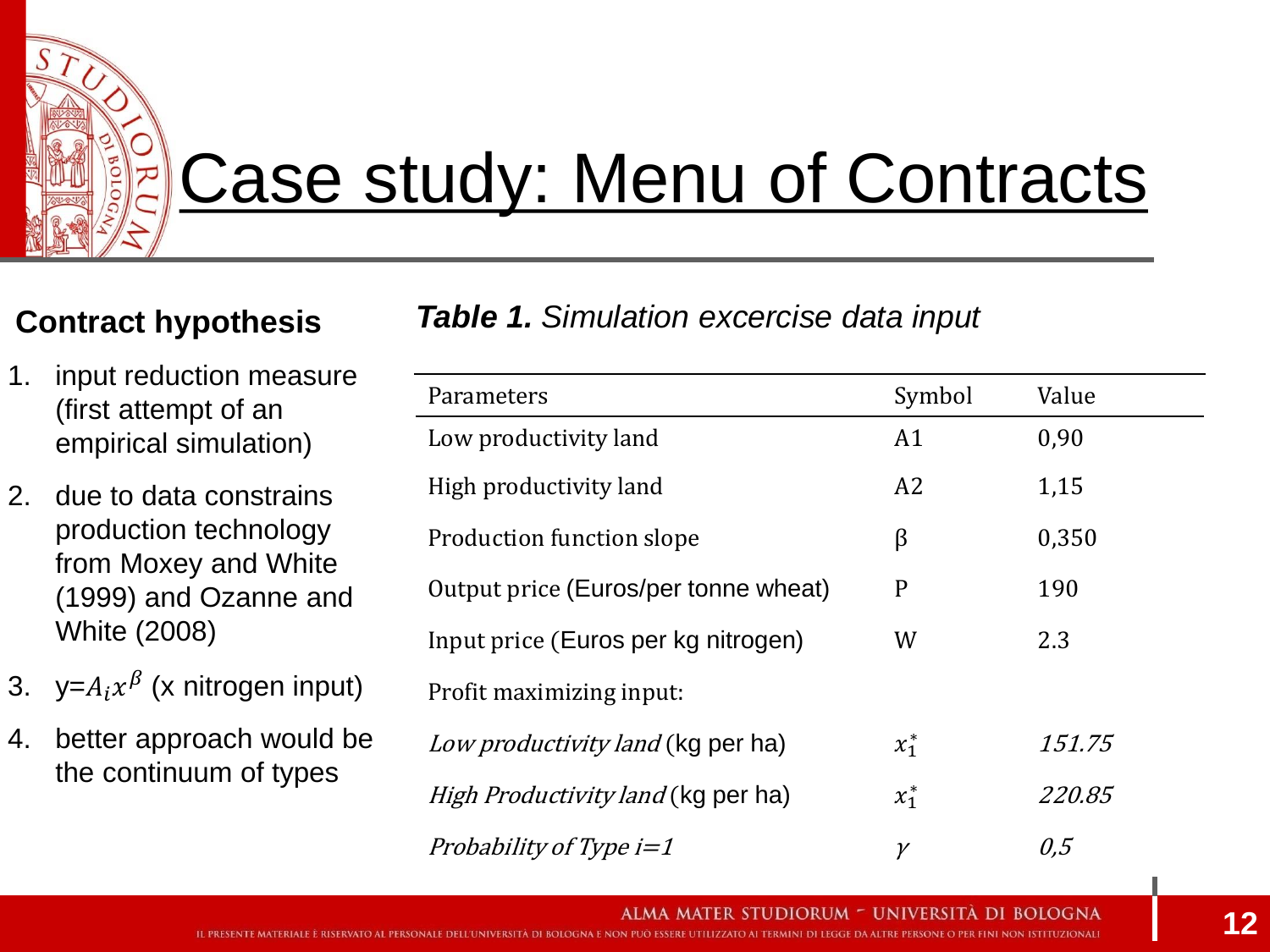

### Results: Auction

**Table.1** Percentage of total UAA of wheat in ERR participating in AEM1 within two budget scenarios (low budget and high budget).

| scenario | <b>Instruments/Budget</b> | of euros | % of total UAA of wheat  % of total UAA of wheat with<br>with low budget 0.25 million   high budget 2 million of euros |
|----------|---------------------------|----------|------------------------------------------------------------------------------------------------------------------------|
|          | <b>Marginal Payment</b>   | 2,62     | 10,61                                                                                                                  |
|          | <b>Auction</b>            | 0,62     | 3,78                                                                                                                   |
|          | Flat rate payment         | 0,16     | 2,26                                                                                                                   |

Source: own elaboration.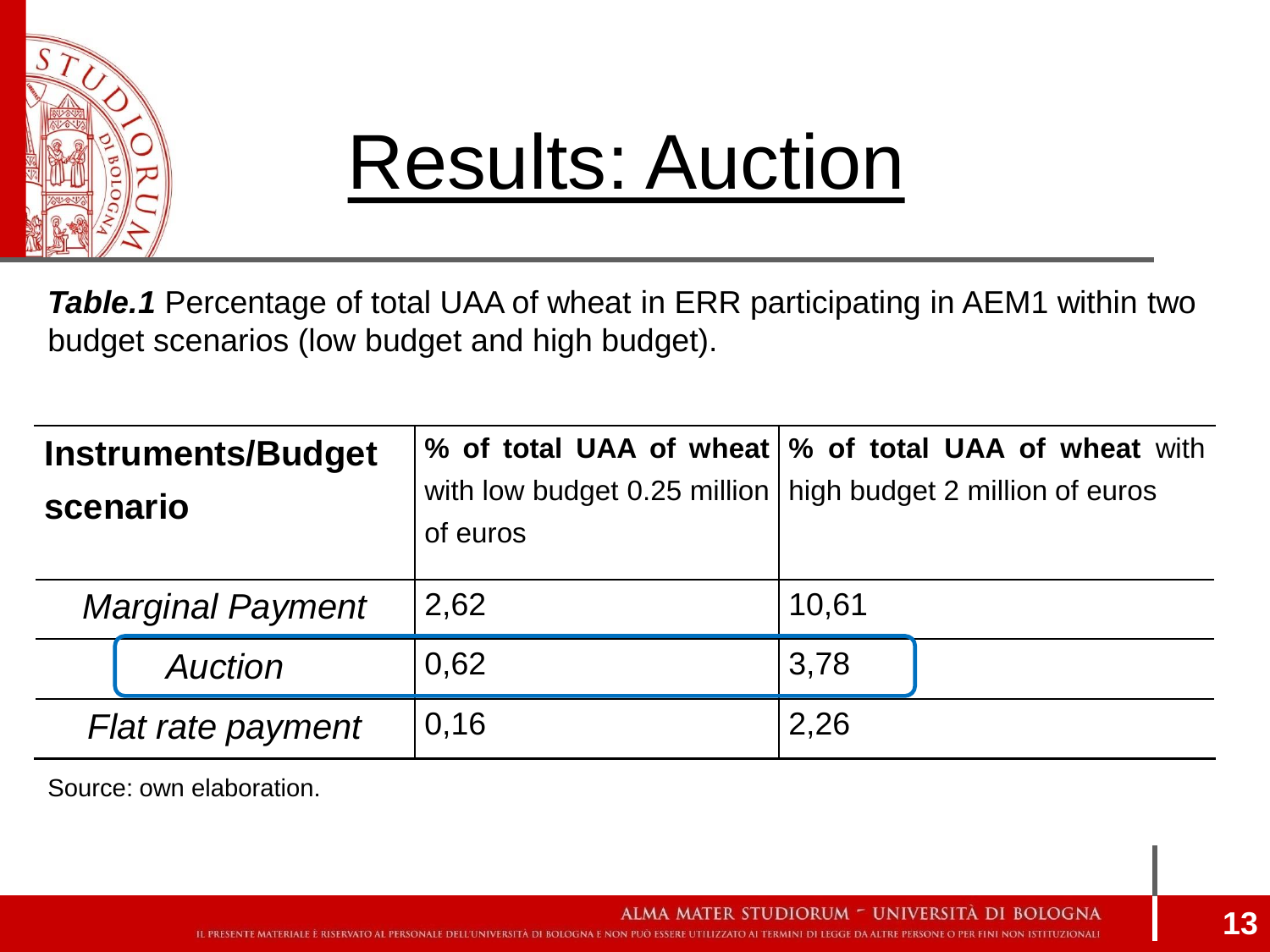

### Results: Menu of Contracts

#### **Table.2** Contract model preliminary results

| <b>Scenarios</b>                            | <b>Input Quotas</b> |                | <b>Transfer Payment</b> |                |
|---------------------------------------------|---------------------|----------------|-------------------------|----------------|
|                                             | $x_1$               | x <sub>2</sub> | S <sub>1</sub>          | s <sub>2</sub> |
| No Policy                                   | 151.75              | 220.85         |                         |                |
| <b>First-Best Perfect Information</b>       | 64.1                | 93.2           | 58.0                    | 84.5           |
| Asymmetric Information adverse<br>selection | 93.2                | 93.2           | 84.5                    | 84.5           |
| Second-Best Asymmetric<br>Information       | 87.0                | 73.13          | 109.2                   | 125.8          |
| Undifferentiated contract (flat<br>rate)    | 78.49               | 78.49          | 81.46                   | 81.46          |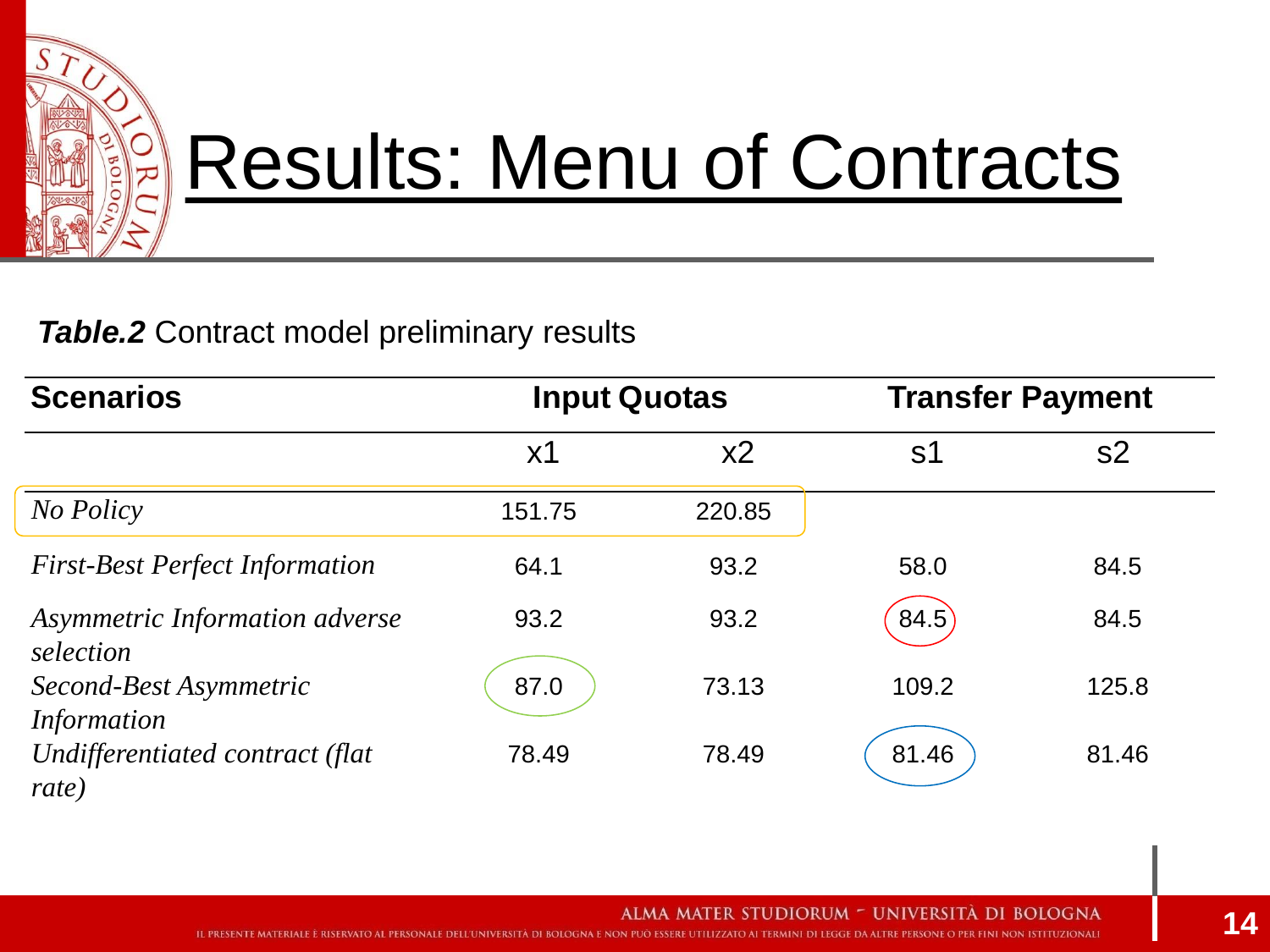

### Discussion and Conclusions

- 1. Potential to develop market instrument (auction) for the EU AEP
- 2. Auctions and contracts have the potential to reduce farmers' information rent compared with a flat rate payment mechanism confirming the results of Moxey at all. (1999) and Viaggi et al. (2008).
- 3. The variability of compliance costs seems to justify the application of complex contract mechanism

*Several weakness:*

- **only two types of farmers**
- farmers' expectation, budget, transaction costs **only indirectly modelled**
- **environmental outcomes**
- **introduce the monitoring**

#### *Further development:* **continuum of farmers**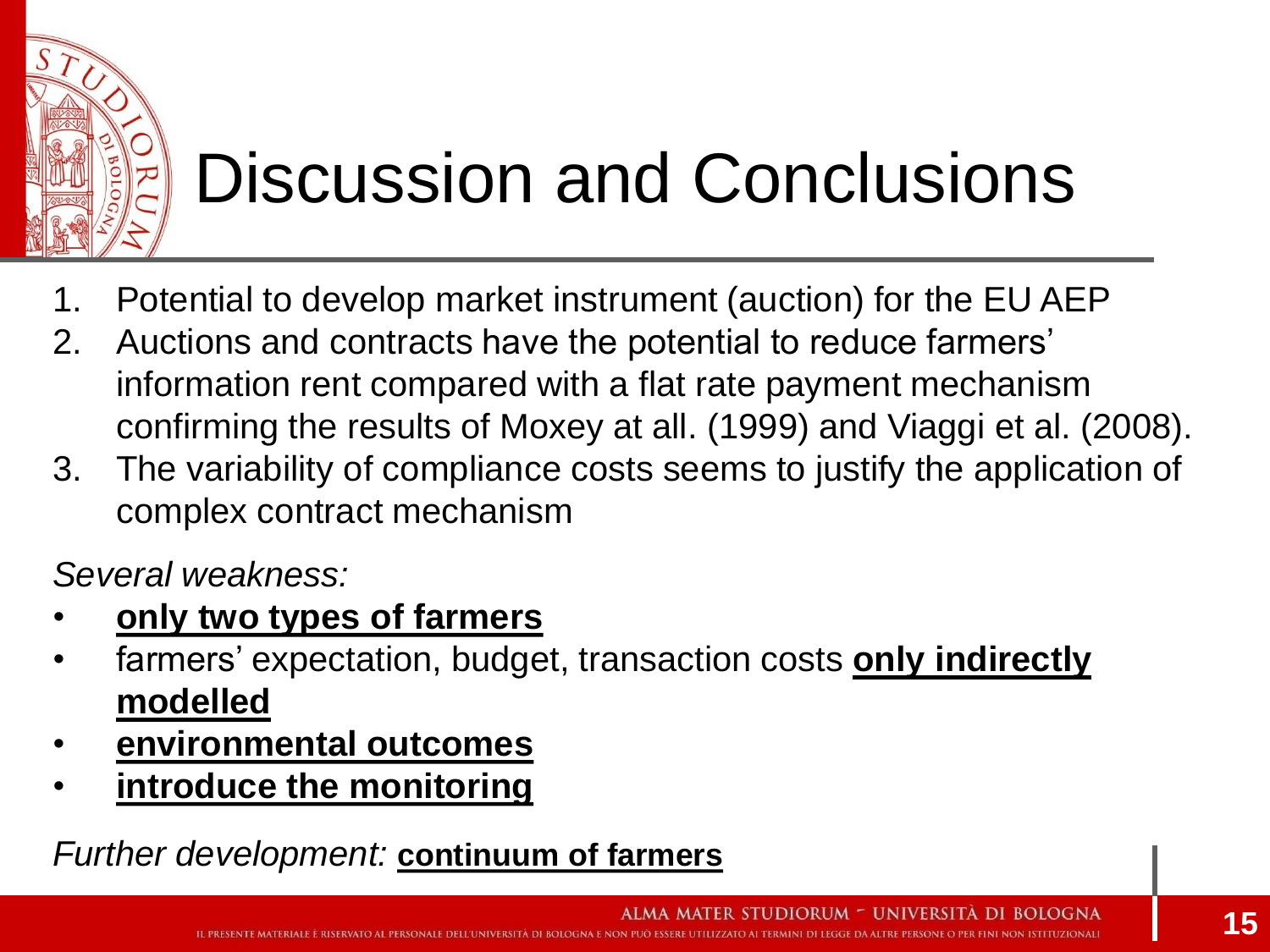

# Thank you!!

### daniele.vergamini@unibo.it

ALMA MATER STUDIORUM - UNIVERSITA DI BOLOGNA

IL PRESENTE MATERIALE È RISERVATO AL PERSONALE DELL'UNIVERSITÀ DI BOLOGNA E NON PUÒ ESSERE UTILIZZATO AI TERMINI DI LEGGE DA ALTRE PERSONE O PER FINI NON ISTITUZIONALI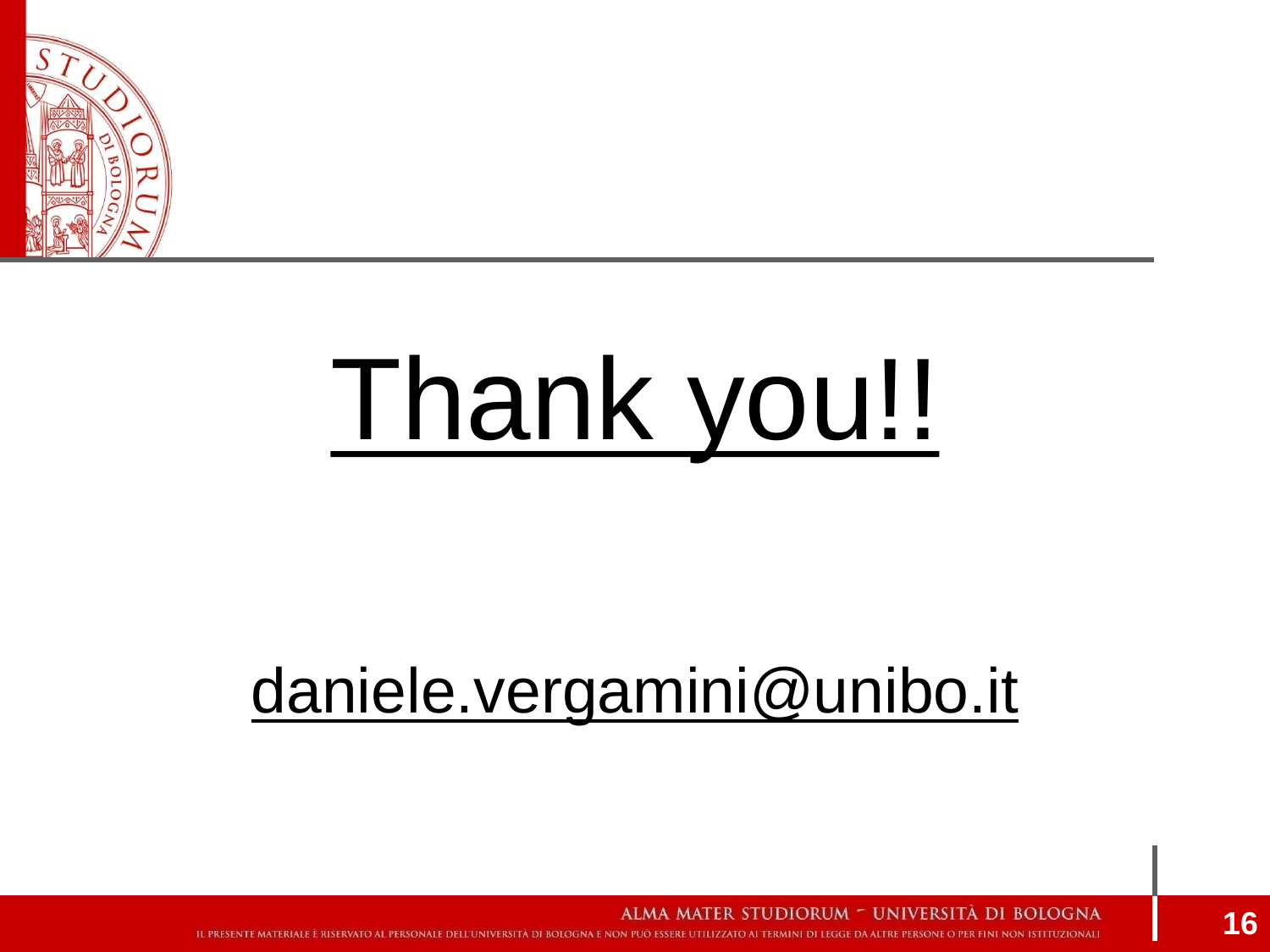

### Auction model

#### **AUCTION RULES:**

- 1. multiple units
- 2. bid for a different level of activity
- 3. heterogeneity in costs
- 4. budget constrained (def. max bid cap *β*)
- 5. no cost payment is only function of the bid and farmers are risk neutral

#### **Farmers offer a bid if:**

 $U(\Pi_1 + b) \cdot [1 - F(b)] + U(\Pi_0) \cdot F(b) > U(\Pi_0)$ 

NB. expectations are uniformly distributed in the range  $\left[\beta, \overline{\beta}\right]$ 

**The optimal bid is determined by:**  $b^*$ =max $\frac{1}{2}$  $\frac{1}{2}(T_0 - T_1 + \beta), \underline{\beta}$ *s.t.*  $b^* > \Pi_0 - \Pi_1$ 

 $k(\tau)$  the cumulative compliance  $k_t(\tau) = \Pi_0(\tau) - \Pi_1(\tau)$ , the marginal cost

When  $\beta$ =0 **the optimal bid becomes:** b<sup>\*</sup>(τ)=max $\left[\frac{1}{2}\right]$  $\frac{1}{2}(k_t(\tau)+\beta), \underline{\beta}$  $TC = \frac{1}{2}$  $\frac{1}{2}(k(\tau)+\beta\tau)]$   $\leq$ B

 $\tau^*_{AVG} = \left[\frac{B}{R}\right]$ 

 $\overline{P}$ 

$$
\tau^* = \left[\frac{2B - k(\tau)}{\overline{\beta}}\right]
$$

 $k_t(\tau)$ 

 $\tau^*_{MFR} = \left[\frac{B}{k_{\perp}G}\right]$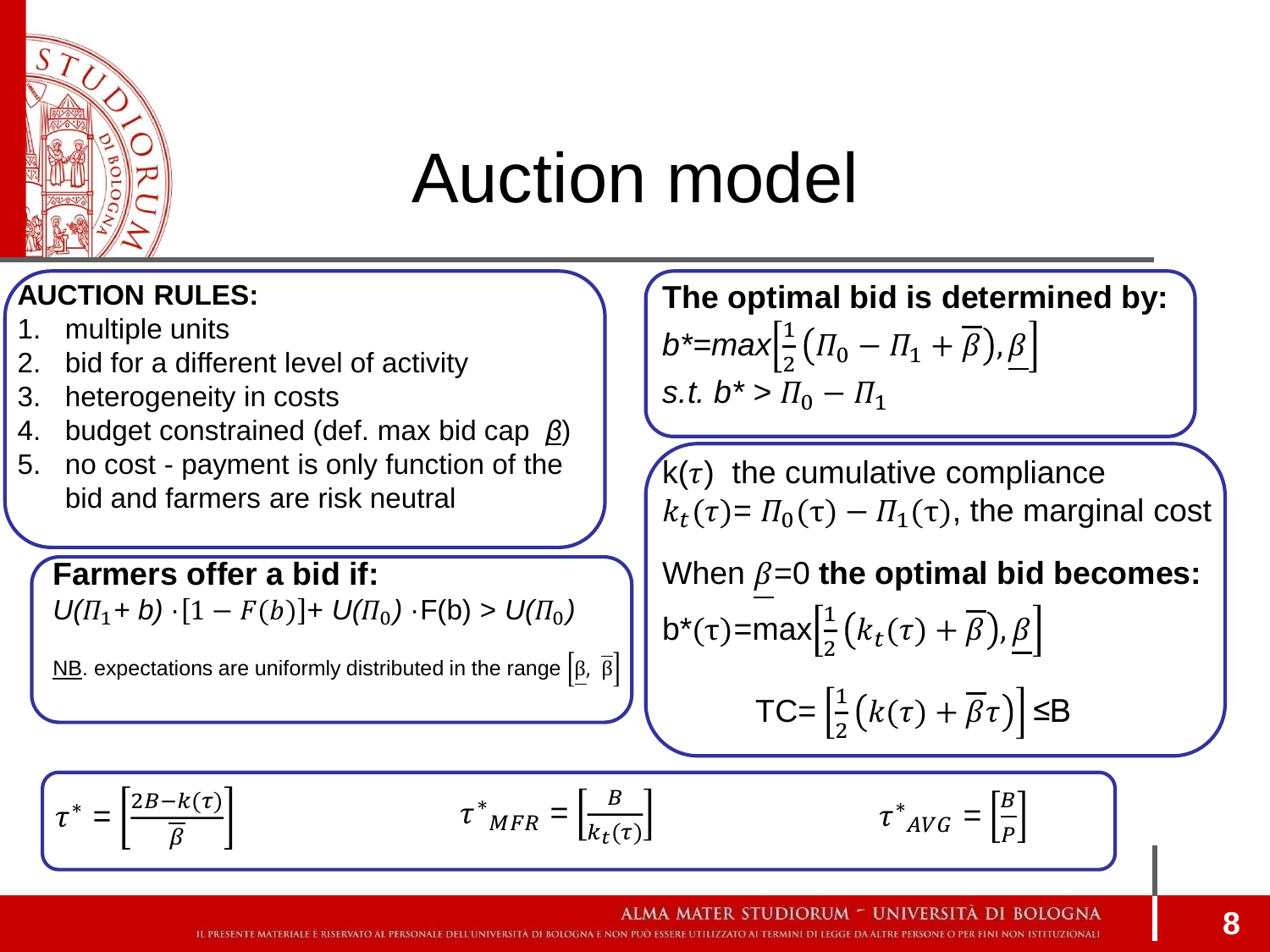

### Contract model (1)

Principal-agent relationship

- Payment for input reduction measure
- two farm types  $(i=1,2)$
- the principal has no knowledge of site-specific production conditions
- traditional farming practice vs compliance with agri-environmental measure (profit  $\Pi_0$  and  $\Pi_1$ )

 $s_i$  the AE payment

**(1+e)** is the cost of transfer payments

 $\delta$  measure the benefit per hectares of enrolled area under the measure

 $x_i^*$  is the optimal unconstrained input

*Perfect information* **Max**

$$
\Phi_i(b_i, x_i) = \delta a_i + (s_i - k_i(x_i)) - (1 + e) s_i
$$

with  $a_i = (x_i^* - x_i)$ 

*S.t.*  $s^p_i$ - $k_i(\mathrm{x}^p_i) \geq 0$  [individual rationality constraint]

$$
-(1+e)k'_i(\mathbf{x}_i^p)=\delta
$$

defining a contract that offer to farmers the payment coupled with the input reduction  $[s_i^{\rm I}$  $\frac{p}{p}$ , $x_i^p$ ] with  $x_2^p > x_1^p$